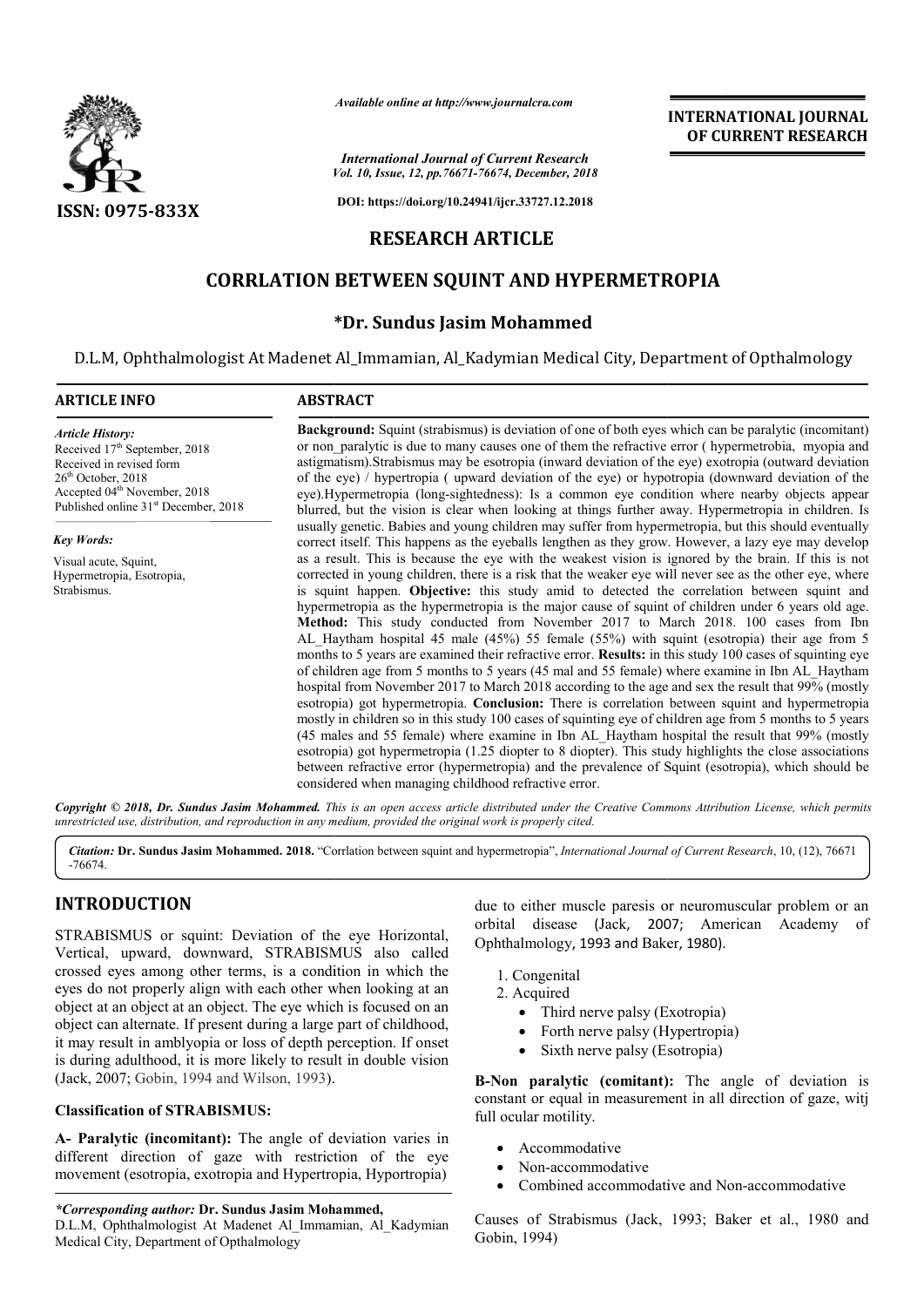- Congenital: imbalance between innervation and contraction
- Refractive errors (Hypermetropia, Myopia, Astigmatism)
- Paralysis or Neuromusular disease
- Restrictive: thyroid eye disease
- Tumors

**Esotropia:** is a form of Strabismus in which one or both eyes turn inward. The condition can be constantly present, or occur intermittently, and can give the affected individual a "crosseyed" appearance.

**Exotropia:** an outward of the eyes, may be intermittent or constant.

**Hypermetropia** (long-sightedness) is a common eye condition where nearby objects appear blurred, but vision is clear when looking at things further away.

**Causes:** The eye focus the light on the back of the retina of the eye, with long sight vision the light is focus behind the retina.

- One cause may be that eyeballs are shorter than usual (small eyes), a normal eye is usually around 23mm in the length, so an eye is Hypermetropic will be shorter than 23mm.
- Alternatively the cornea is flat (cornea should be curved to direct light onto the retina)

Both of these factor cause long-sightedness, as they cause light to travel past the retina. This results in blurring vision and this can be corrected by wearing convex glass (Jack, 2007; Gobin, 1994; Wilson, 1993; Raab, 1984 Ingram, 1991).

**Hypermetropia in children:** Hypermetropia is usually genetic.babies and young children may suffer from Hypermetropia, but this should eventually correct itself. This happens as the eyeballs lengthen as they grow. However, a lazy eye may develop as a result. This is because the eye with the weakest vision is ignored by the brain. If this is not corrected in young children, there is a risk that the weaker eye will never see as the other eye (amblyopic eye) (Fielder, 1996; Gobin, 1985; Vital-Durand, 1996; Abrahamsson et al., 1992; Ingram, 1994).

Patient & method: Children with squint age from 5 mothes to 5 years attending Ibn\_AL\_Hythem hospital department of squint between November 2017 to March 2018 where examine ( mostly100 cases "45 male and 55 female" ) for their Ocular alignment, Binocular vision**,** Visual acuity by Cycloplegic refraction**.** All children in this study mostly 99% had refractive error (Hypermetropic 1.25 diopter to 8 diopter) with squint (Esotropia).

**Ocular alignment:** The deviation with and without glasses was measured by prism cover test in all cases and with the synoptophore where possible.

**Binocular vision:** Testing for binocular single vision and examined with the Frisbee and TNO tests as well as the synoptophore. Testing for suppression was conducted using the 20 dioptre base out prism test in all cases and with Bagolini lenses where cooperation was adequate.

**Table 1. Patient according to the type of squint, Age and Gender**

| N              | Age                  | Gender         | Type of squint         |
|----------------|----------------------|----------------|------------------------|
| $\mathbf{1}$   | 5 years              | Female         | Exotropia              |
| 2              | 1 years              | Male           | Esotropia              |
| 3              | 2 years              | Male           | Esotropia              |
| 4              | 1 years              | Female         | Esotropia              |
| 5<br>6         | 1 years              | Male<br>Male   | Esotropia              |
| $\overline{7}$ | 5 years<br>4 years   | Female         | Esotropia<br>Esotropia |
| 8              | 5 years              | Male           | Esotropia              |
| 9              | 3.5 years            | Female         | Esotropia              |
| 10             | 3 years              | Female         | Esotropia              |
| 11             | 5 years              | Female         | Esotropia              |
| 12             | 4 years              | Female         | Esotropia              |
| 13             | 4 years              | Female         | Esotropia              |
| 14             | 5 years              | Male           | Esotropia              |
| 15             | 8 months             | Female         | Esotropia              |
| 16<br>17       | 5 years<br>9 months  | Female<br>Male | Esotropia              |
| 18             | 5 months             | Male           | Esotropia<br>Esotropia |
| 19             | 8 months             | Female         | Esotropia              |
| 20             | 5 months             | Male           | Esotropia              |
| 21             | 9 months             | Female         | Esotropia              |
| 22             | 5 years              | Female         | Esotropia              |
| 23             | 3 years              | Female         | Esotropia              |
| 24             | 5 years              | Female         | Esotropia              |
| 25             | 6 months             | Male           | Esotropia              |
| 26             | 5 years              | Female         | Esotropia              |
| 27<br>28       | 7 months<br>2 years  | Male<br>Male   | Esotropia              |
| 29             | 2.5 years            | Female         | Esotropia<br>Esotropia |
| 30             | 3 years              | Female         | Esotropia              |
| 31             | 4 years              | Male           | Esotropia              |
| 32             | 2.5 years            | Male           | Esotropia              |
| 33             | 5 years              | Female         | Esotropia              |
| 34             | 3 years              | Female         | Esotropia              |
| 35             | 3 years              | Female         | Esotropia              |
| 36             | 3 years              | Female         | Esotropia              |
| 37<br>38       | 1.5 years<br>3 years | Male<br>Male   | Esotropia<br>Esotropia |
| 39             | 10 months            | Female         | Esotropia              |
| 40             | 2.5 years            | Male           | Esotropia              |
| 41             | 3 years              | Male           | Esotropia              |
| 42             | 2 years              | Male           | Esotropia              |
| 43             | 1 years              | Female         | Esotropia              |
| 44             | 6 months             | Male           | Esotropia              |
| 45             | 4 years              | Female         | Esotropia              |
| 46<br>47       | 6 months             | Female<br>Male | Esotropia              |
| 48             | 3.5 years<br>1 years | Male           | Esotropia              |
| 49             | 4 years              | Female         | Esotropia<br>Esotropia |
| 50             | 5 years              | Male           | Esotropia              |
| 51             | 3.5 years            | Female         | Esotropia              |
| 52             | 1 years              | Female         | Esotropia              |
| 53             | 3 years              | Female         | Esotropia              |
| 54             | 10 months            | Female         | Esotropia              |
| 55<br>56       | 8months<br>10 months | Female<br>Male | Esotropia              |
| 57             | 6 months             | Female         | Esotropia<br>Esotropia |
| 58             | 2.5 years            | Female         | Esotropia              |
| 59             | 3 years              | Male           | Esotropia              |
| 60             | 4 years              | Female         | Esotropia              |
| 61             | 2.5 years            | Female         | Esotropia              |
| 62             | 5 years              | Male           | Esotropia              |
| 63             | 3 years              | Female         | Esotropia              |
| 64             | 3 years              | Male           | Esotropia              |
| 65<br>66       | 3 years<br>1.5 years | Male<br>Male   | Esotropia<br>Esotropia |
| 67             | 10 months            | Female         | Esotropia              |
| 68             | 2.5 years            | Female         | Esotropia              |
| 69             | 3 years              | Female         | Esotropia              |
| 70             | 2 years              | Female         | Esotropia              |
| 71             | 1 years              | Male           | Esotropia              |
| 72             | 2 years              | Male           | Esotropia              |
| 73             | 1.4 years            | Female         | Esotropia              |
| 74             | 3 years              | Male           | Esotropia              |
| 75<br>76       | 4 years<br>2 years   | Male<br>Female | Esotropia<br>Esotropia |
| 77             | 5 years              | Male           | Esotropia              |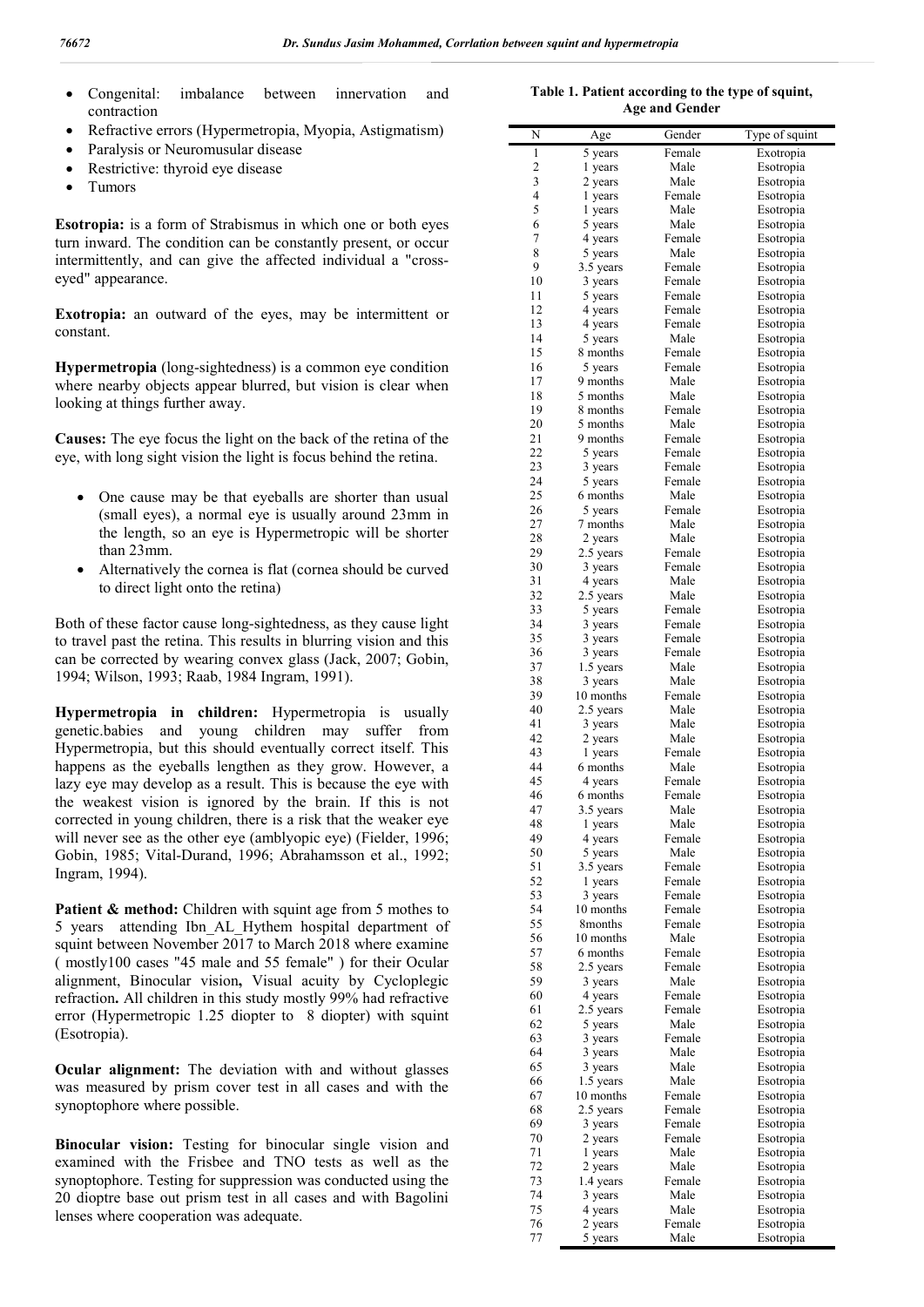| 78  | 4 years   | Female | Esotropia |
|-----|-----------|--------|-----------|
| 79  | 2 years   | Male   | Esotropia |
| 80  | 3.5 years | Male   | Esotropia |
| 81  | 7 months  | Female | Esotropia |
| 82  | 5 years   | Female | Esotropia |
| 83  | 1 years   | Male   | Esotropia |
| 84  | 2 years   | Female | Esotropia |
| 85  | 1 years   | Male   | Esotropia |
| 86  | 1 years   | Female | Esotropia |
| 87  | 5 years   | Female | Esotropia |
| 88  | 4 years   | Male   | Esotropia |
| 89  | 5 years   | Female | Esotropia |
| 90  | 3.5 years | Female | Esotropia |
| 91  | 3 years   | Male   | Esotropia |
| 92  | 5 years   | Male   | Esotropia |
| 93  | 4 years   | Female | Esotropia |
| 94  | 4 years   | Female | Esotropia |
| 95  | 5 years   | Female | Esotropia |
| 96  | 8 months  | male   | Esotropia |
| 97  | 5 years   | Male   | Esotropia |
| 98  | 9 months  | Female | Esotropia |
| 99  | 7 months  | Female | Esotropia |
| 100 | 5 years   | Male   | Esotropia |

**Visual acuity:** Best corrected visual acuity was measured using the Snellen chart where possible. A record was made of the number of amblyopic eyes, an interocular difference of two or more Snellen lines or equivalent.

**Cycloplegic refraction:** All children attending the department undergo cycloplegic refraction at least once a year. We prescribe the full cycloplegic correction (corrected for working distance). Refraction was repeated at the most recent clinic visit and the fundus examined.

## **RESULTS**

In this study among 100 cases (45 male and 55 female) of children age from 5 months to 5 years which we select from the department of squint in Ibn\_AL\_Hythem hospital. We found that 99% of these cases had Esotropia 1% had Exotropia and when we examine their refractive error we found that 99% of these children had Hypermetropia.

**Table 2. Patients according to the, Age, Gender, type of squint and type and dgree of refractive error**

| N              | Age       | Gender | Type of   | type and dgree of      |
|----------------|-----------|--------|-----------|------------------------|
|                |           |        | squint    | refractive error.      |
|                |           |        |           | Diopter (D)            |
| 1              | 5 years   | Female | Exotropia | Myopia +4D             |
| $\overline{2}$ | 1 years   | Male   | Esotropia | Hypermetropia +1.25 D  |
| 3              | 2 years   | Male   | Esotropia | Hypermetropia $+2.5$ D |
| $\overline{4}$ | 1 years   | Female | Esotropia | Hypermetropia +3 D     |
| 5              | 1 years   | Male   | Esotropia | Hypermetropia $+8$ D   |
| 6              | 5 years   | Male   | Esotropia | Hypermetropia +4.5 D   |
| 7              | 4 years   | Female | Esotropia | Hypermetropia +6.5 D   |
| 8              | 5 years   | Male   | Esotropia | Hypermetropia $+4.5$ D |
| 9              | 3.5 years | Female | Esotropia | Hypermetropia +4 D     |
| 10             | 3 years   | Female | Esotropia | Hypermetropia +3 D     |
| 11             | 5 years   | Female | Esotropia | Hypermetropia $+3$ D   |
| 12             | 4 years   | Female | Esotropia | Hypermetropia+2 D      |
| 13             | 4 years   | Female | Esotropia | Hypermetropia $+7.5$ D |
| 14             | 5 years   | Male   | Esotropia | Hypermetropia +3.5 D   |
| 15             | 8 months  | Female | Esotropia | Hypermetropia +4.5 D   |
| 16             | 5 years   | Female | Esotropia | Hypermetropia +8 D     |
| 17             | 9 months  | Male   | Esotropia | Hypermetropia $+2.5$ D |
| 18             | 5 months  | Male   | Esotropia | Hypermetropia $+7$ D   |
| 19             | 8 months  | Female | Esotropia | Hypermetropia $+3$ D   |
| 20             | 5 months  | Male   | Esotropia | Hypermetropia +5D      |
| 21             | 9 months  | Female | Esotropia | Hypermetropia +5.5 D   |
| 22             | 5 years   | Female | Esotropia | Hypermetropia $+6.5$ D |
| 23             | 3 years   | Female | Esotropia | Hypermetropia +6 D     |
| 24             | 5 years   | Female | Esotropia | Hypermetropia +3 D     |
| 25             | 6 months  | Male   | Esotropia | Hypermetropia +2 D     |

| 26       | 5 years              | Female           | Esotropia              | Hypermetropia +4 D                           |
|----------|----------------------|------------------|------------------------|----------------------------------------------|
| 27       | 7 months             | Male             | Esotropia              | Hypermetropia +3 D                           |
| 28       | 2 years              | Male             | Esotropia              | Hypermetropia +6 D                           |
| 29       | 2.5 years            | Female           | Esotropia              | Hypermetropia +3.5 D                         |
| 30       | 3 years              | Female           | Esotropia              | Hypermetropia +8 D                           |
| 31       | 4 years              | Male             | Esotropia              | Hypermetropia +2D                            |
| 32       | 2.5 years            | Male             | Esotropia              | Hypermetropia $+3.5$ D                       |
| 33       | 5 years              | Female           | Esotropia              | Hypermetropia +4 D                           |
| 34       | 3 years              | Female           | Esotropia              | Hypermetropia +4 D                           |
| 35       | 3 years              | Female           | Esotropia              | Hypermetropia +3 D                           |
| 36       | 3 years              | Female           | Esotropia              | Hypermetropia +8 D                           |
| 37       | 1.5 years            | Male             | Esotropia              | Hypermetropia $+3D$                          |
| 38       | 3 years              | Male             | Esotropia              | Hypermetropia +4 D                           |
| 39       | 10 months            | Female           | Esotropia              | Hypermetropia +2.5 D                         |
| 40       | 2.5 years            | Male             | Esotropia              | Hypermetropia +2.5 D                         |
| 41       | 3 years              | Male             | Esotropia              | Hypermetropia +3 D                           |
| 42       | 2 years              | Male             | Esotropia              | Hypermetropia $+5.5$ D                       |
| 43       | 1 years              | Female           | Esotropia              | Hypermetropia +5 D                           |
| 44       | 6 months             | Male             | Esotropia              | Hypermetropia +7 D                           |
| 45       | 4 years              | Female           | Esotropia              | Hypermetropia +3.5 D                         |
| 46       | 6 months             | Female           | Esotropia              | Hypermetropia +3D                            |
| 47       | 3.5 years            | Male             | Esotropia              | Hypermetropia +9 D                           |
| 48       | 1 years              | Male             | Esotropia              | Hypermetropia +4.5 D                         |
| 49       | 4 years              | Female           | Esotropia              | Hypermetropia +6.5 D                         |
| 50       | 5 years              | Male             | Esotropia              | Hypermetropia +4.5 D                         |
| 51       | 3.5 years            | Female           | Esotropia              | Hypermetropia +4D                            |
| 52       | 1 years              | Female           | Esotropia              | Hypermetropia $+3$ D                         |
| 53       | 3 years              | Female           | Esotropia              | Hypermetropia +3 D                           |
| 54       | 10 months            | Female           | Esotropia              | Hypermetropia +2 D                           |
| 55       | 8 <sub>months</sub>  | Female           | Esotropia              | Hypermetropia +7.5 D                         |
| 56       | 10 months            | Male             | Esotropia              | Hypermetropia +3.5 D                         |
| 57       | 6 months             | Female           | Esotropia              | Hypermetropia +4.5 D                         |
| 58       | 2.5 years            | Female           | Esotropia              | Hypermetropia +3.5 D                         |
| 59<br>60 | 3 years              | Male<br>Female   | Esotropia              | Hypermetropia +5 D                           |
| 61       | 4 years              | Female           | Esotropia              | Hypermetropia $+3.5$ D                       |
| 62       | 2.5 years<br>5 years | Male             | Esotropia<br>Esotropia | Hypermetropia +5 D<br>Hypermetropia +7 D     |
| 63       | 3 years              | Female           | Esotropia              | Hypermetropia +2 D                           |
| 64       | 3 years              | Male             | Esotropia              | Hypermetropia +6 D                           |
| 65       | 3 years              | Male             | Esotropia              | Hypermetropia +4.5 D                         |
| 66       | 1.5 years            | Male             | Esotropia              | Hypermetropia +6D                            |
| 67       | 10 months            | Female           | Esotropia              | Hypermetropia +6 D                           |
| 68       | 2.5 years            | Female           | Esotropia              | Hypermetropia $+1.5$ D                       |
| 69       | 3 years              | Female           | Esotropia              | Hypermetropia +1.5 D                         |
| 70       | 2 years              | Female           | Esotropia              | Hypermetropia +3.5D                          |
| 71       | 1 years              | Male             | Esotropia              | Hypermetropia +4 D                           |
| 72       | 2 years              | Male             | Esotropia              | Hypermetropia +3 D                           |
| 73       | 1.4 years            | Female           | Esotropia              | Hypermetropia +5D                            |
| 74       | 3 years              | Male             | Esotropia              | Hypermetropia +4 D                           |
| 75       | 4 years              | Male             | Esotropia              | Hypermetropia +1.5 D                         |
| 76       | 2 years              | Female           | Esotropia              | Hypermetropia +2.5D                          |
| 77       | 5 years              | Male             | Esotropia              | Hypermetropia $+7$ D                         |
| 78       | 4 years              | Female           | Esotropia              | Hypermetropia $+2$ D                         |
| 79       | 2 years              | Male             | Esotropia              | Hypermetropia +2 D                           |
| 80       | 3.5 years            | Male             | Esotropia              | Hypermetropia+5.5 D                          |
| 81       | 7 months             | Female           | Esotropia              | Hypermetropia $+5$ D                         |
| 82       | 5 years              | Female           | Esotropia              | Hypermetropia +2.5 D                         |
| 83       | 1 years              | Male             | Esotropia              | Hypermetropia +4 D                           |
| 84       | 2 years              | Female           | Esotropia              | Hypermetropia +1.5 D                         |
| 85       | 1 years              | Male             | Esotropia              | Hypermetropia $+8$ D                         |
| 86       | 1 years              | Female           | Esotropia              | Hypermetropia $+3$ D                         |
| 87       | 5 years              | Female           | Esotropia              | Hypermetropia +1.25 D                        |
| 88       | 4 years              | Male             | Esotropia              | Hypermetropia $+2.5$ D                       |
| 89       | 5 years              | Female           | Esotropia              | Hypermetropia $+3$ D                         |
| 90       | 3.5 years            | Female           | Esotropia              | Hypermetropia $+8$ D                         |
| 91       | 3 years              | Male             | Esotropia              | Hypermetropia +4.5 D                         |
| 92       | 5 years              | Male             | Esotropia              | Hypermetropia +6.5 D                         |
| 93       | 4 years              | Female           | Esotropia              | Hypermetropia + 4.5 D                        |
|          |                      | Female           | Esotropia              | Hypermetropia +4 D                           |
| 94       | 4 years              |                  |                        |                                              |
| 95       | 5 years              | Female           | Esotropia              | Hypermetropia +3 D                           |
| 96       | 8 months             | male             | Esotropia              | Hypermetropia $+3$ D                         |
| 97       | 5 years              | Male             | Esotropia              | Hypermetropia+2 D                            |
| 98<br>99 | 9 months<br>7 months | Female<br>Female | Esotropia<br>Esotropia | Hypermetropia +7.5 D<br>Hypermetropia +3.5 D |

## **DISCUSSION**

The present study used 100 cases of children 5 months to 5 years of age to identify the association between refractive error